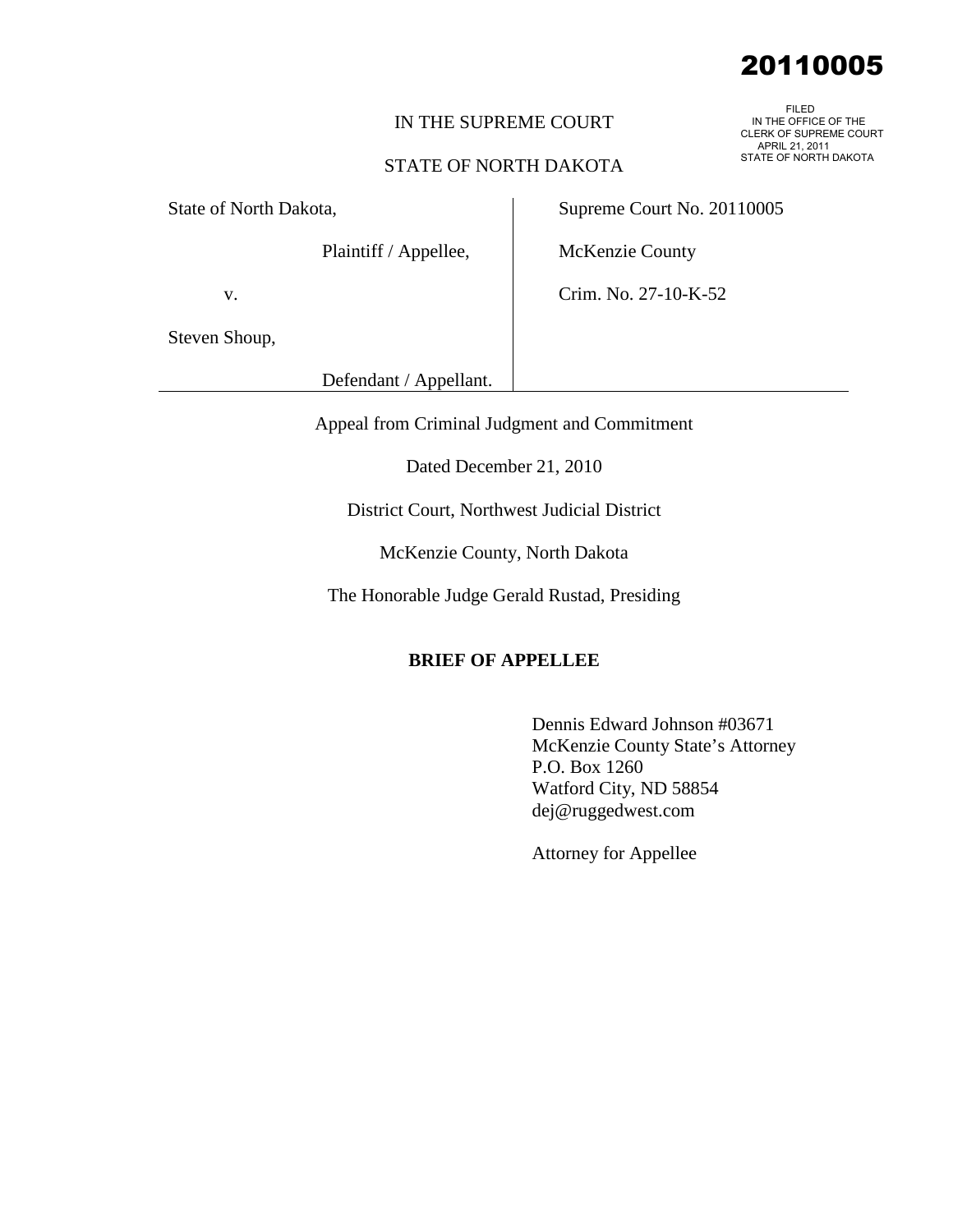# **TABLE OF CONTENTS**

<span id="page-1-0"></span>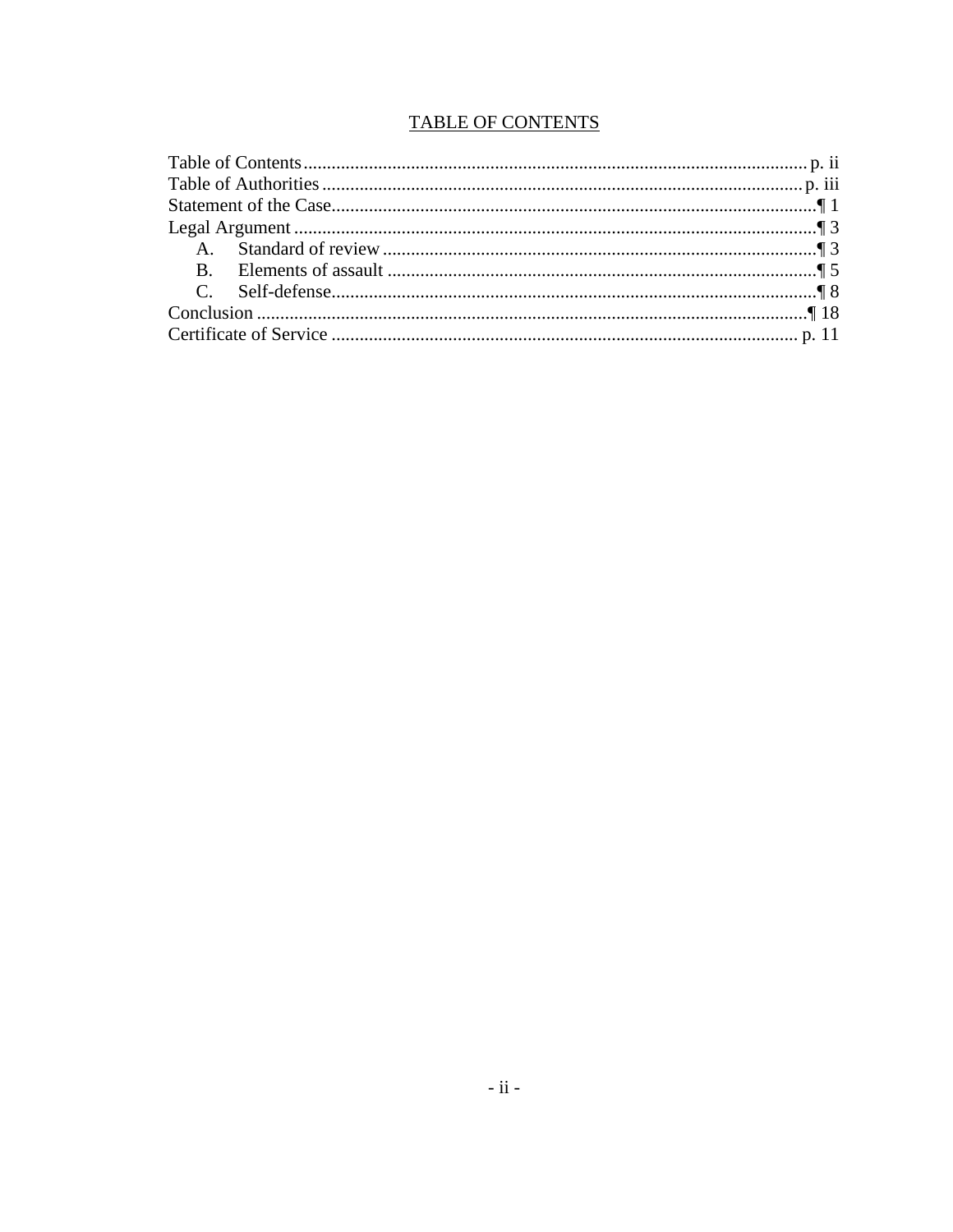# TABLE OF AUTHORITIES

# CASES

<span id="page-2-0"></span>

# **STATUTES**

# OTHER AUTHORITIES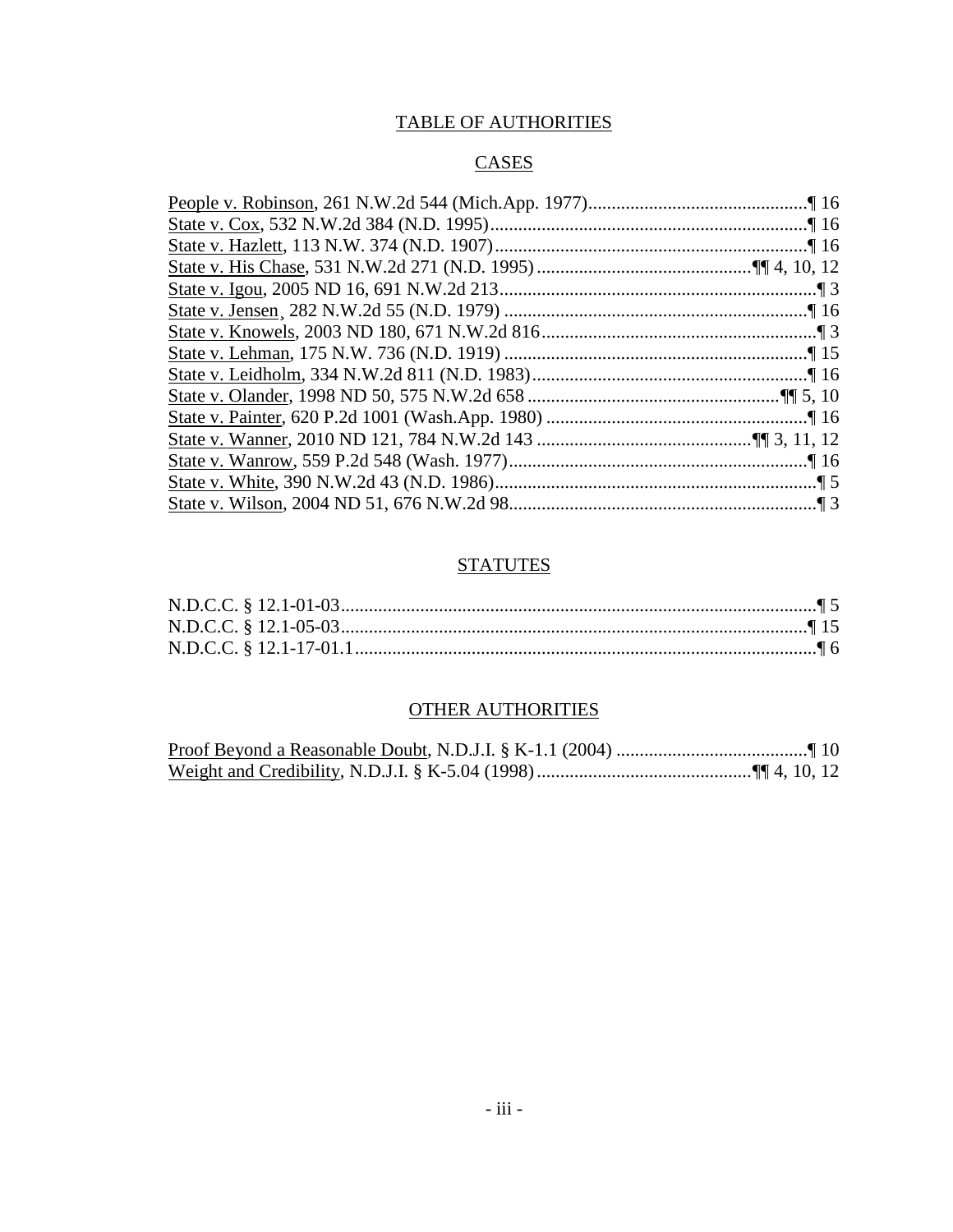#### STATEMENT OF THE CASE

<span id="page-3-0"></span>[1] This is an appeal from a jury verdict, finding beyond a reasonable doubt that the defendant, Steven Shoup, was guilty of the criminal offense of assault. The jury's verdict was reached after a two-day trial on December 17, 2010, stemming from a charge that, on January 16, 2010, Shoup assaulted one Bruce Reichert by striking him on the back of the head with a Maglite® or similar flashlight, causing a laceration through all layers of the scalp approximately seven inches in length. Shoup testified at trial that the victim had him in a headlock and he believed that he had to strike him with a flashlight in order to reach safety, but Mr. Reichert's testimony was that the altercation between Shoup and himself had ended and he was picking up his glasses when Shoup resumed the violence by striking him on the back of his head with the metal flashlight.

[2] Shoup now appeals, presenting only one issue for review: Whether his conviction should be reversed because the evidence is insufficient to sustain the guilty verdict. (Appellant Br., ¶ 20.) Because competent evidence upon which a reasonable jury could conclude beyond a reasonable doubt that the defendant was guilty was presented at trial, his conviction must be affirmed on appeal.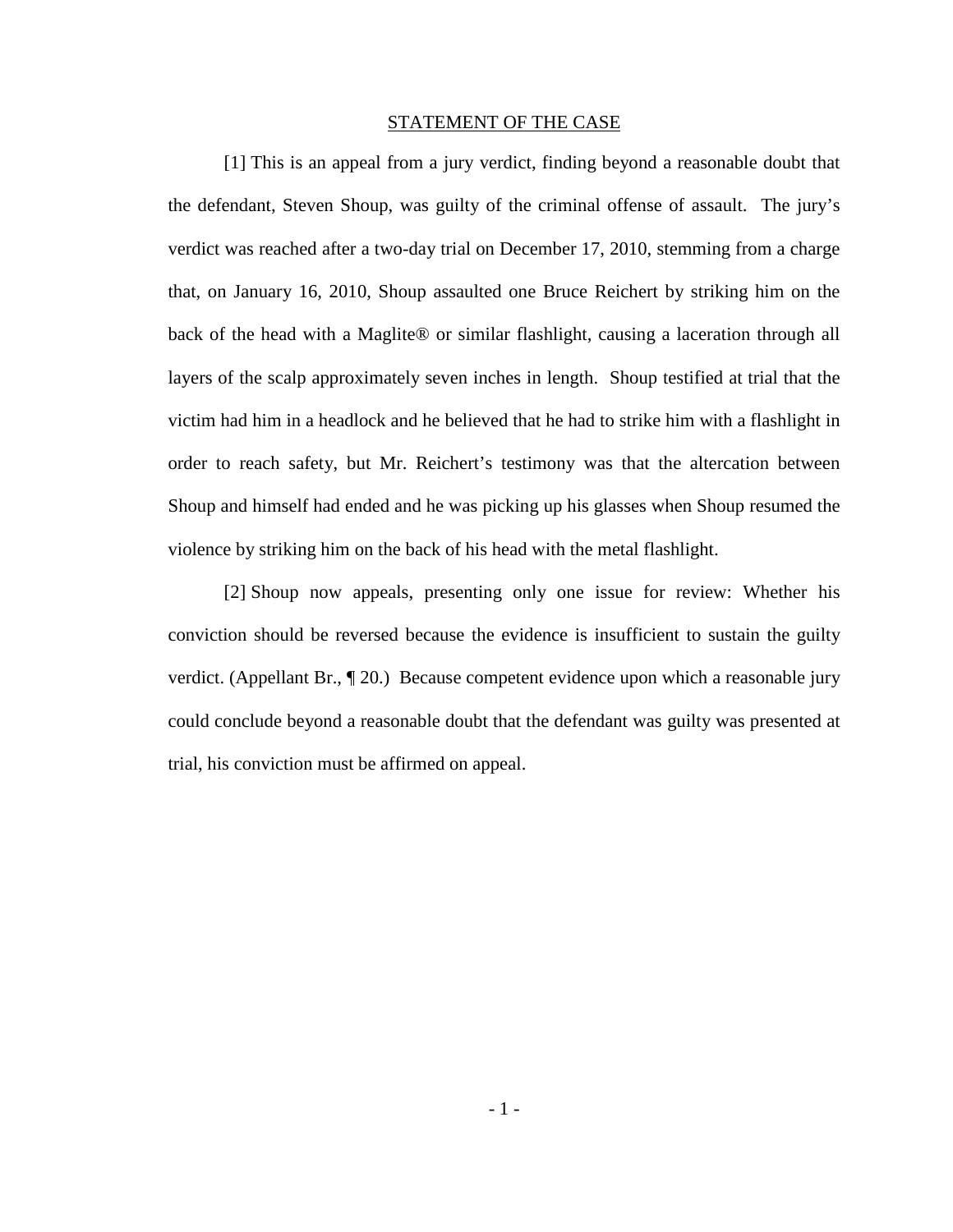#### LEGAL ARGUMENT

#### **A. Standard of review**

<span id="page-4-1"></span><span id="page-4-0"></span>[3] Shoup correctly states but incorrectly applies the standard of review applicable to this case. This Court has held that, on a challenge of the sufficiency of evidence supporting a criminal conviction, the "defendant bears the burden of showing the evidence, when viewed in the light most favorable to the verdict, reveals no reasonable inference of guilt." State v. Igou, 2005 ND 16, ¶ 5, 691 N.W.2d 213 (citing State v. Wilson, 2004 ND 51,  $\P$  6, 676 N.W.2d 98) (emphasis supplied). "A conviction rests upon insufficient evidence only when no rational factfinder could have found the defendant guilty beyond a reasonable doubt after viewing the evidence in a light most favorable to the prosecution and giving the prosecution the benefit of all inferences reasonably to be drawn in its favor. **Ibid.** (citing **State v. Knowels**, 2003 ND 180, 16, 671 N.W.2d 816) (emphasis supplied). As more recently explained by this Court:

> Appellate review of the sufficiency of the evidence for a jury verdict is very limited. When the sufficiency of evidence to support a criminal conviction is challenged, this Court merely reviews the record to determine if there is competent evidence allowing the jury to draw an inference reasonably tending to prove guilt and fairly warranting a conviction… When considering insufficiency of the evidence, we will not reweigh conflicting evidence or judge the credibility of witnesses… A jury may find a defendant guilty even though evidence exists which, if believed, could lead to a verdict of not guilty.

State v. Wanner, 2010 ND 121, ¶ 9, 784 N.W.2d 143 (quoting State v. Dahl, 2009 ND 204, ¶ 6, 776 N.W.2d 37) (emphasis supplied).

[4] It is settled law that the jurors are the final judges of the weight and credibility of evidence. State v. His Chase, 531 N.W.2d 271, 274 (N.D. 1995). See also Weight and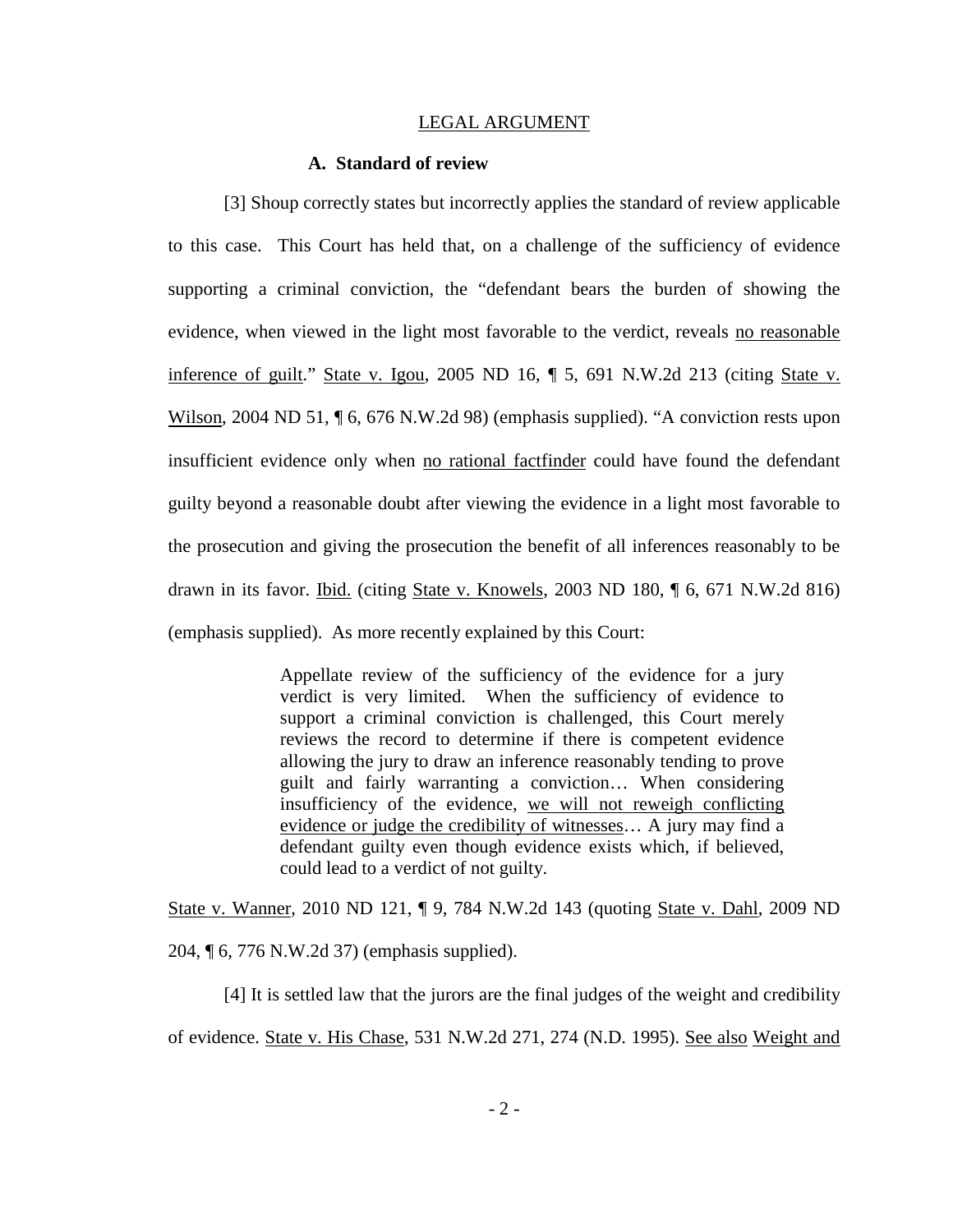Credibility, N.D.J.I. § K-5.04 (1998). The jury is entitled to believe or not believe any evidence before it. It is not the place of counsel or the courts to invade the province of the jury and argue on appeal that it should have assigned more weight or credibility to certain evidence than it did in reaching its verdict. Instead, if there was any evidence to support the jury's verdict then it must not be disturbed on appeal.

#### **B. Elements of assault**

<span id="page-5-0"></span>[5] "No person may be convicted of an offense unless each element of the offense is proved beyond a reasonable doubt." N.D.C.C. § 12.1-01-03(1). The non-existence of a defense is an element of the offense when the evidence gives rise to a reasonable doubt on the issue. Ibid. However, any defense that is specifically designated an affirmative defense is not an element of the offense but rather must be proved by the defendant by a preponderance of the evidence. N.D.C.C. § 12.1-01-03(3). Self-defense is a defense, not specifically designated an affirmative defense, and therefore its nonexistence is an element of the offense when the evidence gives rise to a reasonable doubt on the issue. State v. Olander, 1998 ND 50, ¶ 20, 575 N.W.2d 658 (citing State v. White, 390 N.W.2d 43, 45 at n. 1 (N.D. 1986)).

[6] This Court's task on appeal in this matter is to determine whether competent evidence supported each element of the crime of assault, including the nonexistence of the justification of self-defense if evidence giving rise to it was presented at trial. A person commits the class A misdemeanor offense of assault when he "[w]illfully causes substantial bodily injury to another human being." N.D.C.C. § 12.1-17-01.1. The elements of the offense are (1) that the defendant acted willfully and (2) thereby caused (3) substantial bodily injury (4) to another human being. Competent evidence was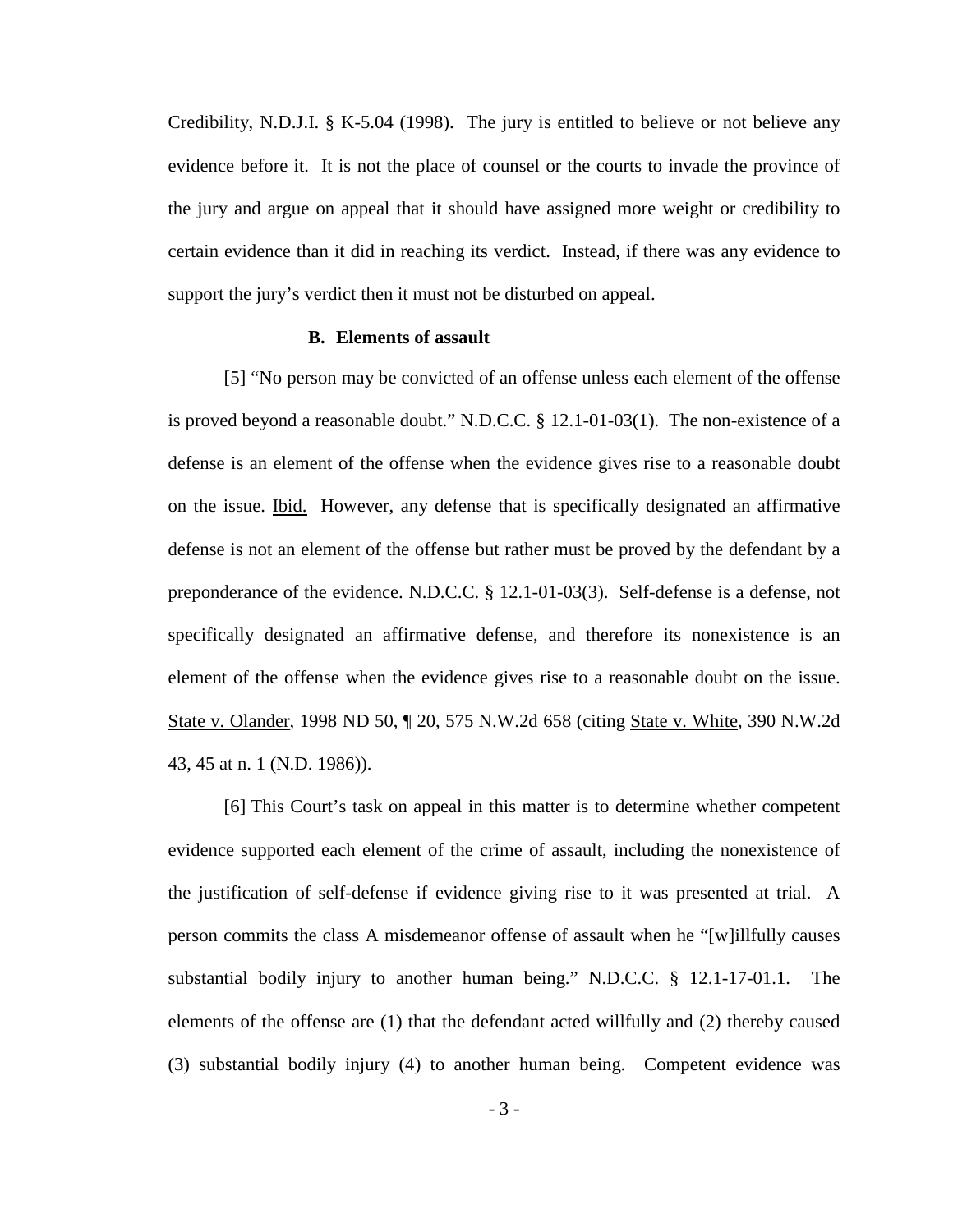presented on each of these elements at trial, and the defendant does not argue that any of these elements was not supported by sufficient evidence.

[7] The only issue that the defendant identifies regarding insufficiency of the evidence is whether the nonexistence of self-defense was supported by sufficient evidence to sustain the jury guilty verdict. As discussed infra, it was and the verdict as a whole must be affirmed.

### **C. Self-defense**

<span id="page-6-0"></span>[8] Shoup suggests that, "[o]nce [he] presented evidence that he acted in selfdefense, the state was required to prove, beyond a reasonable doubt, as an additional element of the offense charged, that [he] was not acting in self defense." (Appellant Br., ¶ 25.) He concedes that the jury instructions given by the district court were appropriate. Ibid. No argument has been made that evidence was improperly admitted or withheld from the jury, nor has there been any argument that the defendant was denied a fair trial. The ultimate, deciding question in this appeal, then, is whether some competent evidence that was presented at trial tends to support the non-existence of the justification of selfdefense.

[9] Shoup's brief retells his own testimony at trial, that the victim was the initial aggressor and had Shoup in a headlock, from which he "believed it was necessary to strike Reichert with the flashlight." (Appellant Br., ¶ 26.) He argues that this belief was reasonable and reached in good faith. Ibid. He concludes that "[t]he State failed to provide evidence beyond a reasonable doubt of the nonexistence of that defense." Ibid.

[10] The defendant's argument misses the mark. The State bears the burden to prove the elements of the offense beyond a reasonable doubt, including the nonexistence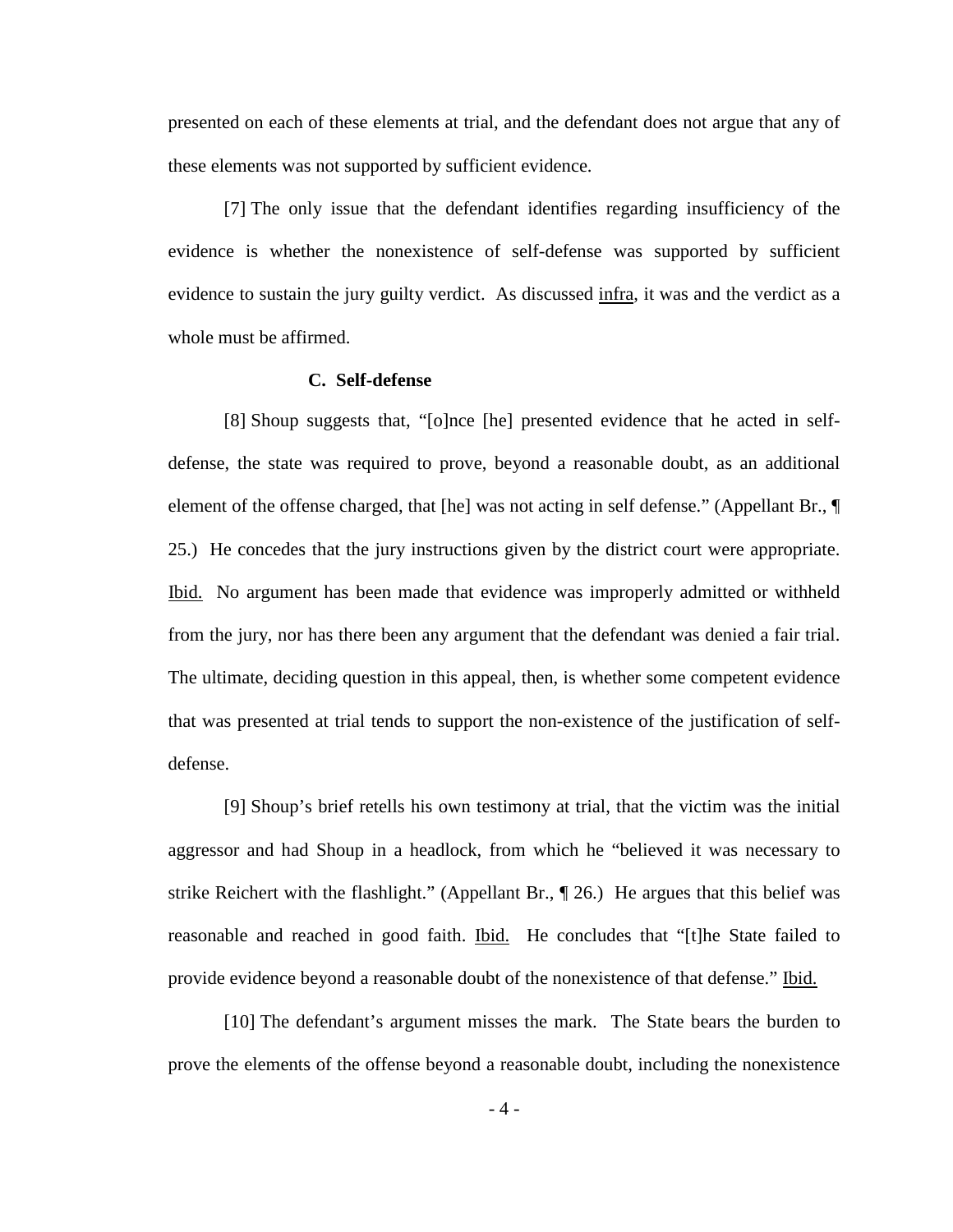of the legal defense. See Proof Beyond a Reasonable Doubt, N.D.J.I. § K-1.1 (2004).; Olander, 1998 ND 50 at ¶ 20. However, the phrase "evidence beyond a reasonable doubt" does not refer to any legal standard. Rather, the jury judges the credibility and weight of the evidence in reaching its verdict. His Chase, 531 N.W.2d at 274; Weight and Credibility, N.D.J.I. § K-5.04. When a jury reaches a verdict of guilty upon appropriate jury instructions and admissible evidence, as it did here, that verdict stands to mean that the State has proved its case beyond a reasonable doubt. N.D.J.I. § K-1.1 ("[I]f you have a reasonable doubt that the Defendant committed the crime, then you must find the Defendant not guilty.") (emphasis supplied). The question of sufficiency of evidence does not ask whether a reasonable doubt exists, as the existence of reasonable doubt is purely a jury decision.

[11] As explained supra, this Court's task is not to reweigh the credibility of the witnesses. Wanner, 2010 ND 121 at  $\P$  9. Even if evidence—such as Shoup's testimony as discussed in his brief—exists which, if the jury believed it, would have enabled the jury to find reasonable doubt and reach a not guilty verdict, that does not affect the outcome on appeal. Instead, if there was any competent evidence presented at trial that supports the jury's verdict, then the same must be affirmed. Wanner, 2010 ND 121 at  $\P$ 9.

[12] Shoup does correctly state that "[his] testimony sufficiently raised[] and supports the defense of self-defense." (Appellant Br.,  $\parallel$  27.) However, this statement in no way supports his conclusion that "the State's evidence was insufficient to support the conviction." **Ibid.** It should not be surprising that a criminal defendant would offer testimony that, if the jury believes it, would earn an acquittal rather than a conviction.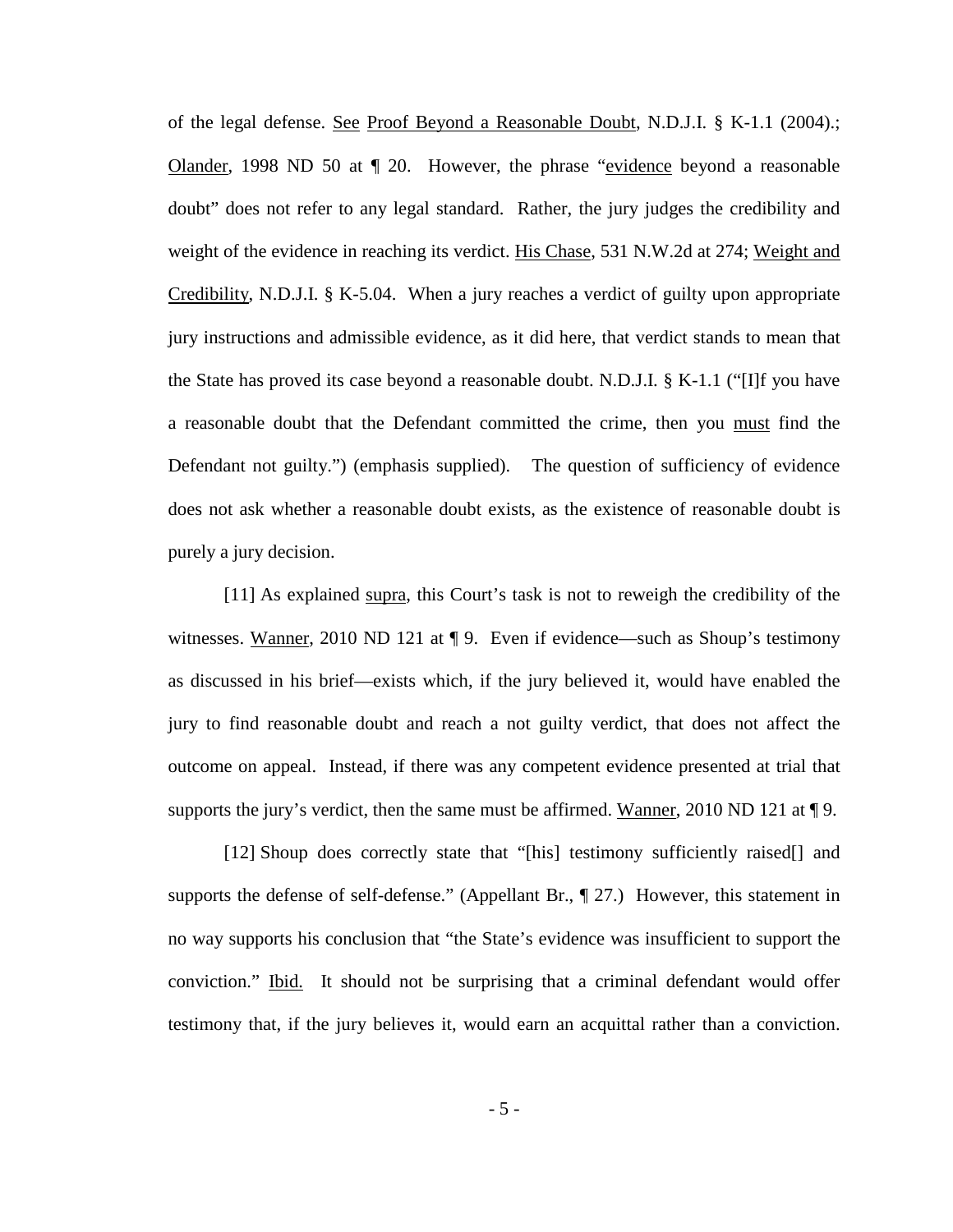Other evidence was presented at trial, however, and the jury's verdict indicates that not all of Shoup's testimony was believed. The jury's guilty verdict reflects one of two things: Either it did not believe that Shoup reasonably believed that his use of force was necessary or it believed the victim's version of the events leading up to Shoup striking him with the flashlight. The jury was entitled to believe and weigh the evidence as its members deemed fit. His Chase, 531 N.W.2d at 274; Weight and Credibility, N.D.J.I. § K-5.04. Its verdict cannot be overturned simply because there is a conflict of evidence. Wanner, 2010 ND 121 at ¶9.

[13] Shoup concedes in his brief that he hit Mr. Reichert, the victim in this case, with a flashlight. (Appellant Br.,  $\parallel$  26.) The testimony at trial reflects a physical altercation in which both Shoup and Mr. Reichert participated. However, Mr. Reichert testified that "he thought the fight was done.  $\underline{Id}$ ,  $\P$  14 (citing Trial Tr., Day 1, 54:24-25). He further testified that he was looking for his glasses when "Shoup struck him in the back of the head with a flashlight." Ibid. (citing Trial Tr., Day 1, 55:21-56:1).

[14] Mr. Reichert's testimony during the prosecution's case-in-chief was as follows: He arrived at an oilfield location and needed to get Shoup's attention to disconnect a hose from Shoup's truck so that he could unload the water he was delivering and make another run. (Trial Tr., Day 1, 48:4-49:4.) He was unable to get Shoup's attention, so he personally reversed the pump on Shoup's truck and then disconnected the hose from the tank it was connected to. **Id.** at 49:7-50:5. It was necessary to disconnect the hose so that Mr. Reichert could get to the tanks that he needed to unload into. Id. at 50:19-22. The next thing he knew after setting the hose down was that he had been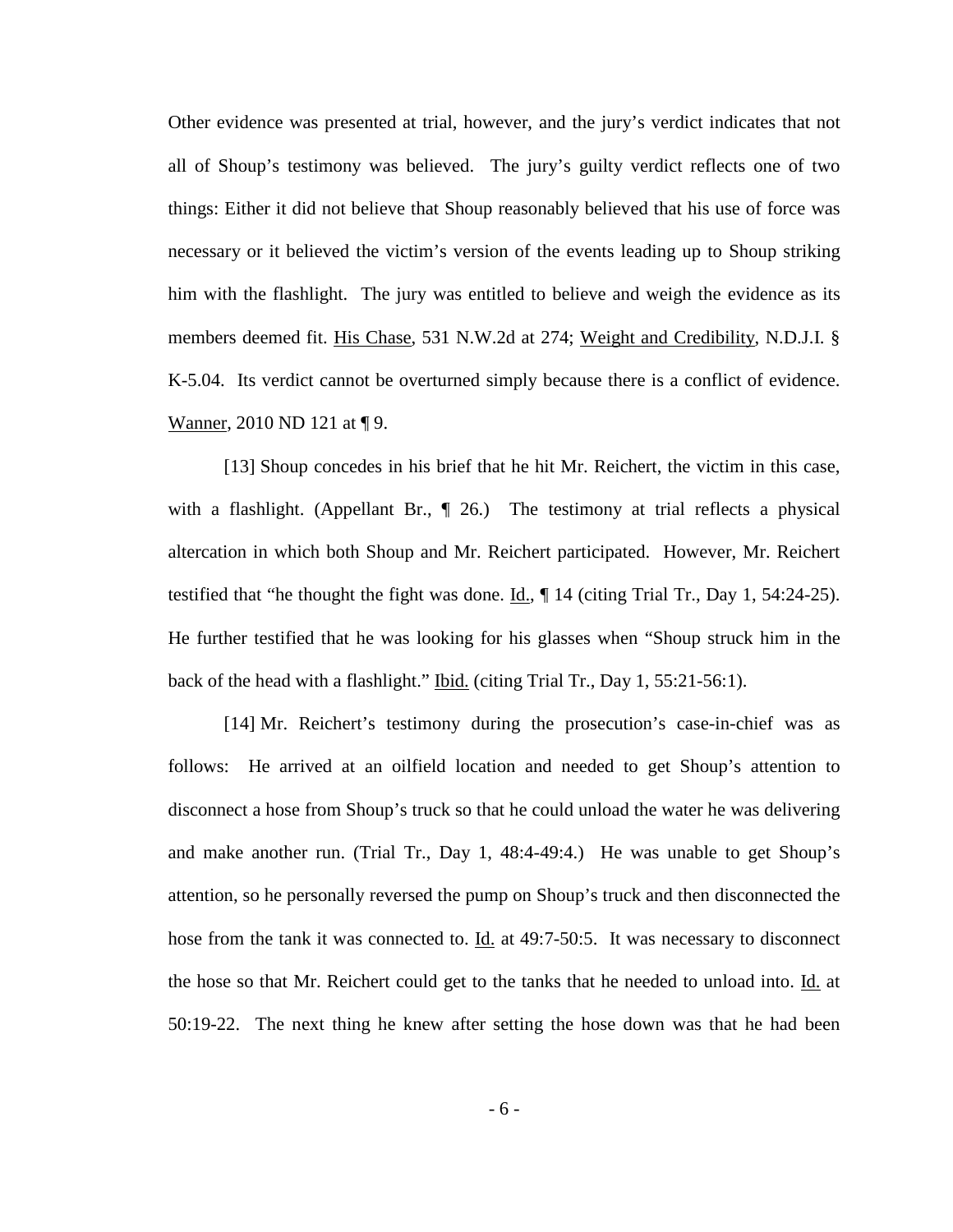struck. Id. at 51:1-8. He believes he was struck across the bridge of his nose with a flashlight, breaking his glasses. Id. at 51:25-52:7. Shoup then yelled at Mr. Reichert while his nose was bleeding severely from the blow, provoking him to fisticuffs. Id. at 53:8-54:7. Eventually, the altercation came to an end and neither Shoup nor Mr. Reichert was continuing to attack the other. Id. at 54:24-55:18. Mr. Reichert then started looking on the ground for his glasses. Id. at 55:19-21. As he was looking for his glasses on the ground, Shoup struck him on the back of his head with the flashlight. Id. at 55:22-56:1. After striking Mr. Reichert, Shoup said to him, "There you go, you son of a bitch." Id. at 56:2-3. After exchanging more words, Shoup left the scene and Mr. Reichert contacted the dispatchers at his employer to request law enforcement be contacted and charges of assault and battery filed. Id. at 56:22-57:10.

[15] Viewing Mr. Reichert's trial testimony in the light most favorable to the jury verdict leads to only one conclusion: Shoup was not justified in his use of force. Force is not justified by self-defense if the defendant "has entered into a mutual combat with another person … unless he is resisting force which is clearly excessive in the circumstances." N.D.C.C. § 12.1-05-03(2)(b). Similarly, force is not justified by selfdefense if the conflict has ended and the defendant nevertheless pursues his victim as a "persistent aggressor." State v. Lehman, 175 N.W. 736, 740-741 (N.D. 1919) (holding that self-defense was not applicable when the victim initially attacked the defendant but later retreated into his house, followed by the defendant who entered by force and shot the victim to death). If the defendant was out of danger at the time he used force, his privileged use of self-defense had terminated. Id. at 740. In this case, the victim testified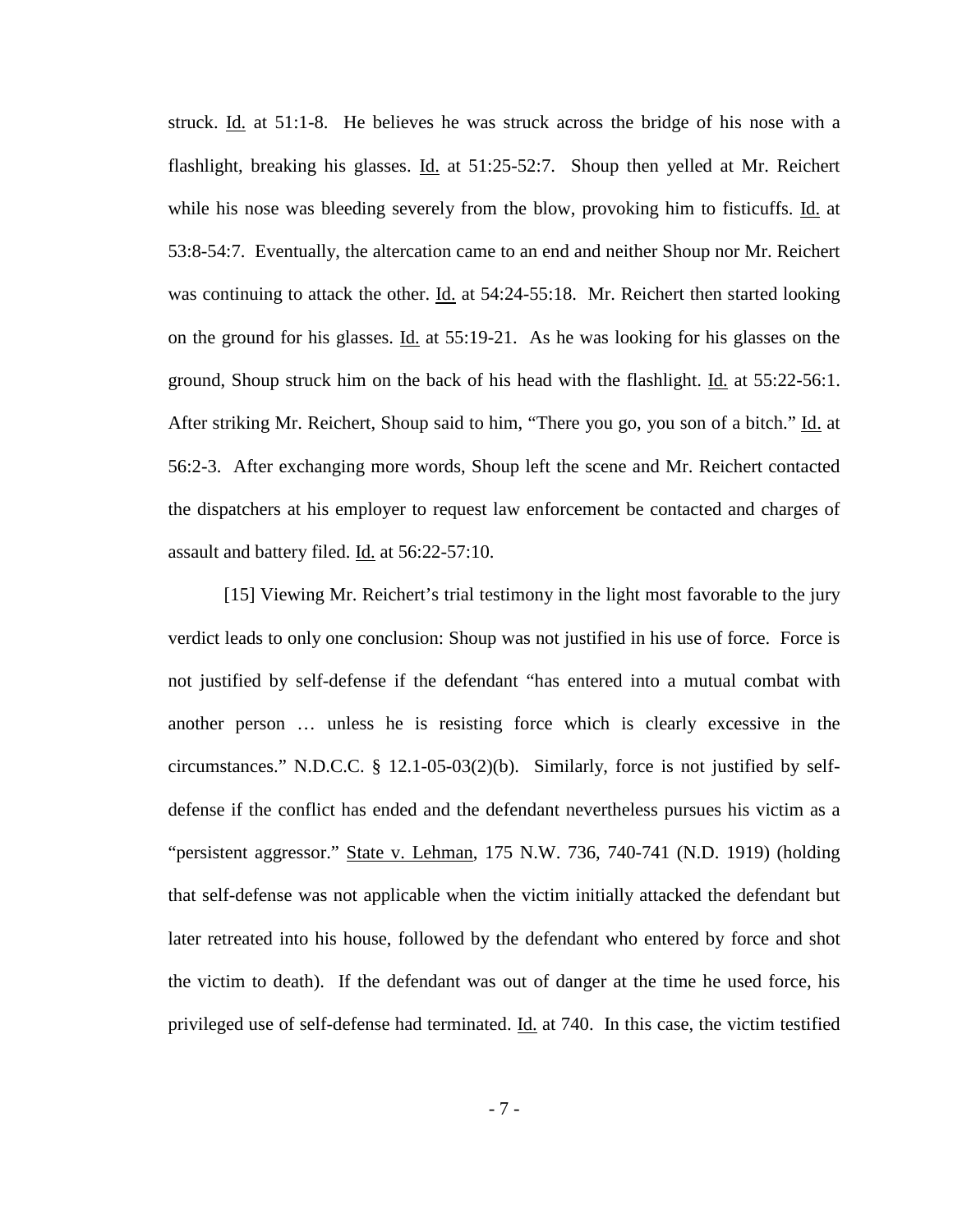both that Shoup initiated the physical violence and that, after the altercation had ended, Shoup struck him in the back of the head with a flashlight while he was searching for his glasses on the ground.

[16] In deciding whether Shoup acted in self-defense, the jury must view the circumstances from his standpoint to determine if they are sufficient to create in his mind an honest and reasonable belief that the use of force is necessary to protect himself from imminent harm. State v. Leidholm, 334 N.W.2d 811, 818 (N.D. 1983) (citing State v. Hazlett, 113 N.W. 374, 380-381 (N.D. 1907); State v. Wanrow, 559 P.2d 548, 558-559 (Wash. 1977); State v. Painter, 620 P.2d 1001, 1003-1004 (Wash.App. 1980); People v. Robinson, 261 N.W.2d 544, 552 (Mich.App. 1977). The reasonableness of Shoup's conduct is solely a jury question. State v. Cox, 532 N.W.2d 384, 388 (N.D. 1995). When the sufficiency of evidence relating to self-defense is questioned on appeal, this Court has long respected that the applicability of the defense is a jury question. A "jury may [] completely reject[] the possible inference … that [the defendant] acted in self-defense, and this is within the province of the jury." State v. Jensen, 282 N.W.2d 55, 62 (N.D. 1979).

[17] The jury's guilty verdict stands unequivocally for the jury's having found that Shoup's use of force in striking Mr. Reichert with a flashlight was not justified and that his belief it was justified was either not reasonable or not honest. The jury was entitled to reject the defendant's testimony if it did not find it credible or assign weight to it and, in this case, the jury did reject at least some of Shoup's testimony and the inference that he acted in self-defense. From the jury's verdict, it is clear that the jury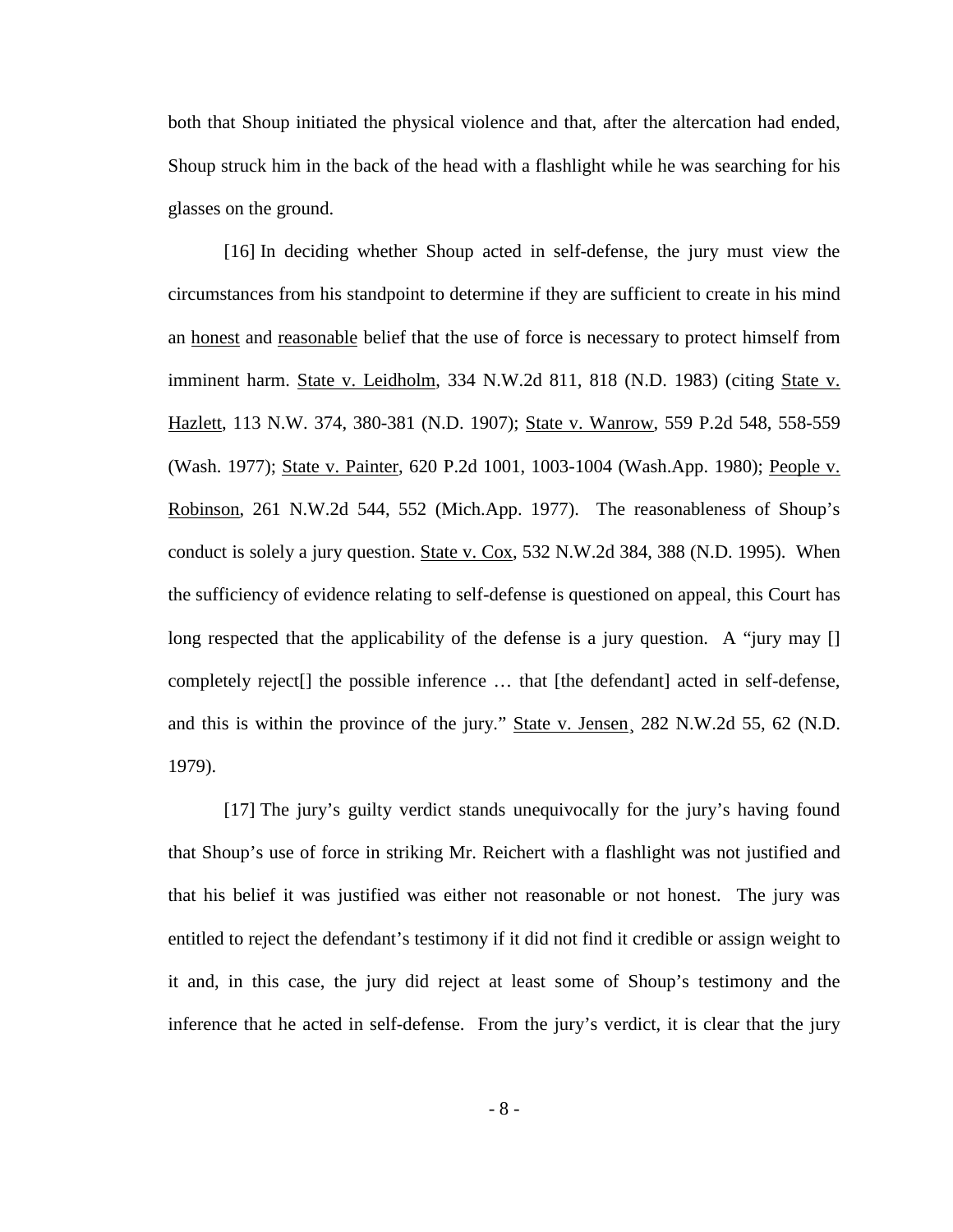believed, as Mr. Reichert testified, that Shoup was the initial aggressor and his use of self-defense was not privileged in the circumstances or, instead, that the combat had ended and Shoup unexpectedly attacked Mr. Reichert from behind while he was searching for his glasses, without any privilege of self-defense. The jury alone has the authority to judge the weight and credibility of the evidence without its judgment being second-guessed on appeal. The jury has spoken in this case and its verdict is supported by the victim's testimony, to which no objection was offered at trial. (Trial Tr., Day 1, 48:4-57:10.)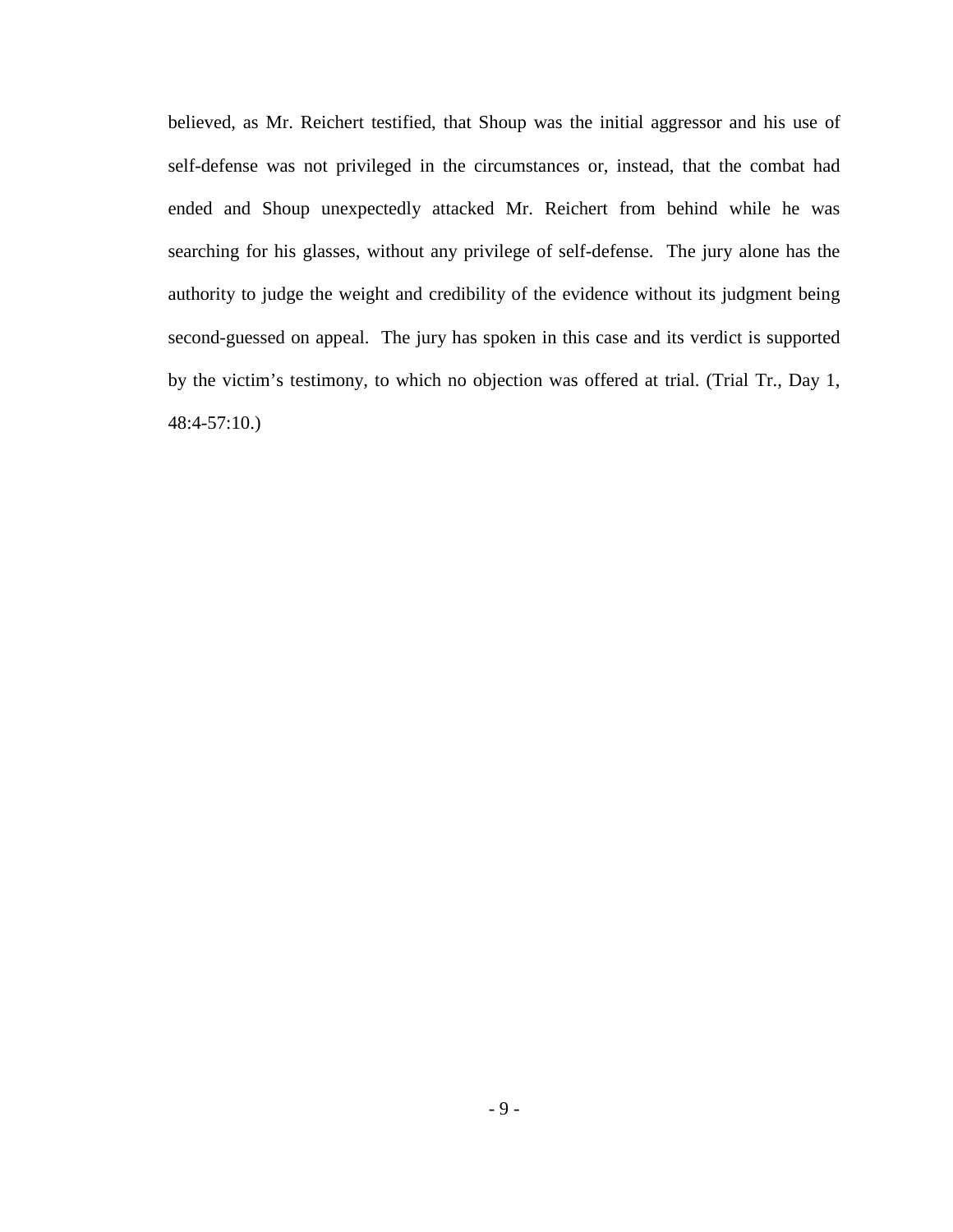#### **CONCLUSION**

<span id="page-12-0"></span>[18] When a fight has ended and one's opponent is in the process of picking up his belongings, it is not legally justified to strike him in the back of the head with a metal flashlight. There is competent evidence that that is exactly what Shoup did and, therefore, the jury's verdict was based upon sufficient evidence. There is no error and the verdict should not be disturbed on appeal. The district court's criminal judgment and conviction should be affirmed.

Dated this 21st day of April, 2011.

Dennis Edward Johnson #03671 \_/s/ Dennis Edward Johnson\_\_\_\_\_\_\_\_\_\_ McKenzie County State's Attorney P.O. Box 1260 Watford City, ND 58854-1260 (701) 444-2211 (701) 444-2847 fax dej@ruggedwest.com